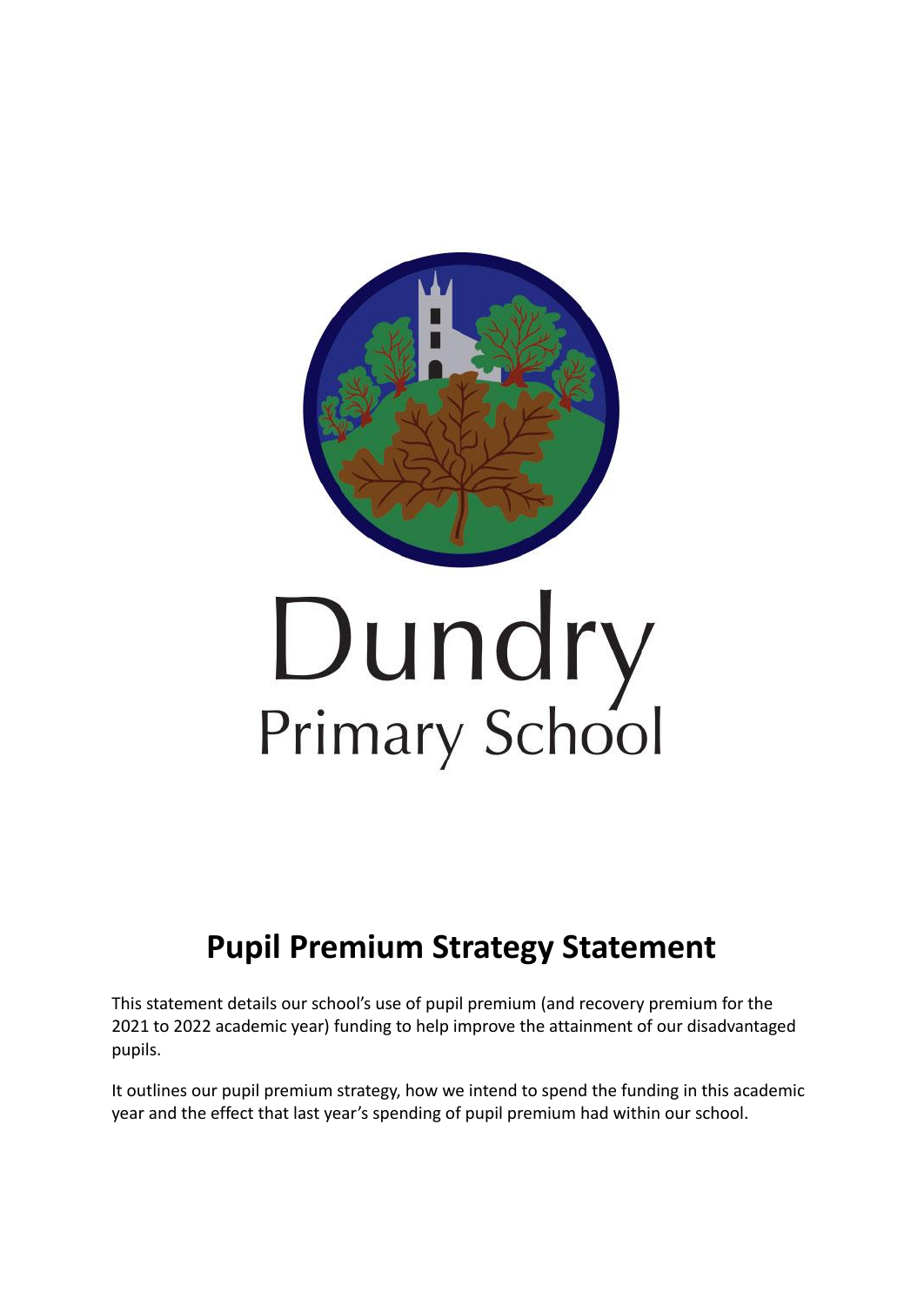### **School overview**

| Detail                                                                                                    | Data                                               |
|-----------------------------------------------------------------------------------------------------------|----------------------------------------------------|
| School name                                                                                               | Dundry CE Primary School                           |
| Number of pupils in school                                                                                | 99                                                 |
| Proportion (%) of pupil premium eligible pupils                                                           | 12 (12%)                                           |
| Academic year/years that our current pupil premium<br>strategy plan covers (3 year plans are recommended) | $2021 - 2022$<br>$2022 - 2023$                     |
| Date this statement was published                                                                         | November 2021                                      |
| Date on which it will be reviewed                                                                         | <b>July 2022</b>                                   |
| Statement authorised by                                                                                   | <b>Ruth Noall</b><br><b>Executive Head Teacher</b> |
| Pupil premium lead                                                                                        | Sarah Warren                                       |
| Governor / Trustee lead                                                                                   | Alun Williams                                      |

### **Funding overview**

| <b>Detail</b>                                                                                                                                                           | Amount                       |
|-------------------------------------------------------------------------------------------------------------------------------------------------------------------------|------------------------------|
| Pupil premium funding allocation this academic year                                                                                                                     | £14,795 (based on 16 pupils) |
| Recovery premium funding allocation this academic year                                                                                                                  | £2320                        |
| Pupil premium funding carried forward from previous years<br>(enter £0 if not applicable)                                                                               | £0                           |
| Total budget for this academic year<br>If your school is an academy in a trust that pools this funding,<br>state the amount available to your school this academic year | £17,115                      |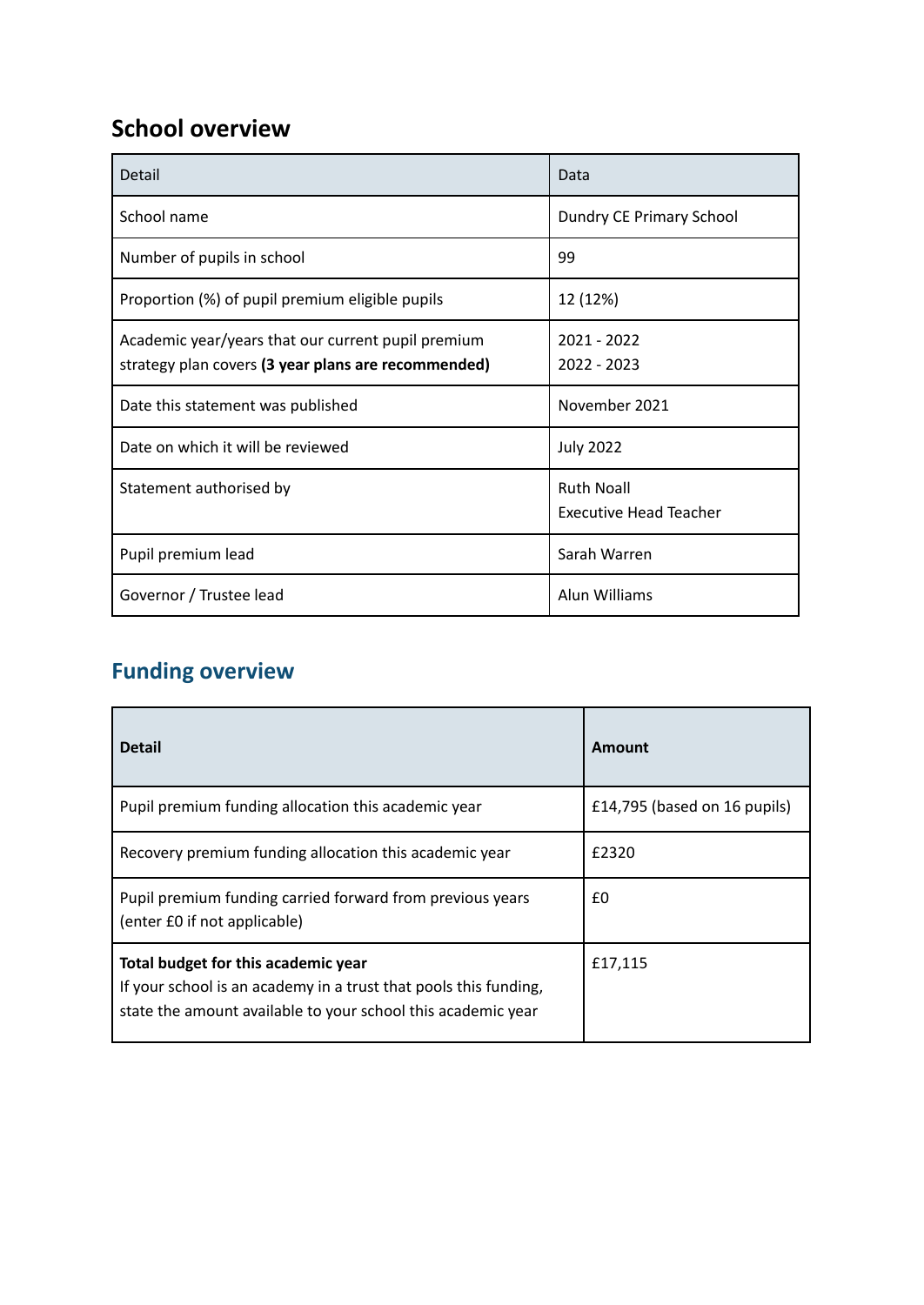# **Part A: Pupil premium strategy plan**

### **Statement of intent**

*A beacon of hope on the hill - a small school making a big difference* is our ambition for all pupils at Dundry School. We recognise that some children require additional support from us in order for this ambition to be realised.

Our intention is that all pupils, irrespective of their background or the challenges they face, make good progress and achieve high attainment across all subject areas. The focus of our pupil premium strategy is to support disadvantaged pupils to achieve that goal, including progress for those who are already high attainers.

We will consider the challenges faced by vulnerable pupils, such as those who have a social worker, are young carers or receive support from our Education Welfare Officer.The activity we have outlined in this statement is also intended to support their needs, regardless of whether they are disadvantaged or not.

High-quality teaching is at the heart of our approach, with a focus on areas in which disadvantaged pupils require the most support. This is proven to have the greatest impact on closing the disadvantage attainment gap and at the same time will benefit the non-disadvantaged pupils in our school. Implicit in the intended outcomes detailed below, is the intention that non-disadvantaged pupils' attainment will be sustained and improved alongside progress for their disadvantaged peers.

Our strategy is also integral to wider school plans for education recovery, notably in its targeted support through School-led Tutoring for pupils whose education has been worst affected, including non-disadvantaged pupils.

Our approach will be responsive to common challenges and individual needs, rooted in robust diagnostic assessment, not assumptions about the impact of disadvantage. The approaches we have adopted complement each other to help pupils excel. To ensure they are effective we will:

- ensure disadvantaged pupils are challenged in the work that they're set
- act early to intervene at the point need is identified
- ensure all additional support is regularly reviewed for impact
- adopt a whole school approach in which all staff take responsibility for disadvantaged pupils' outcomes and raise expectations of what they can achieve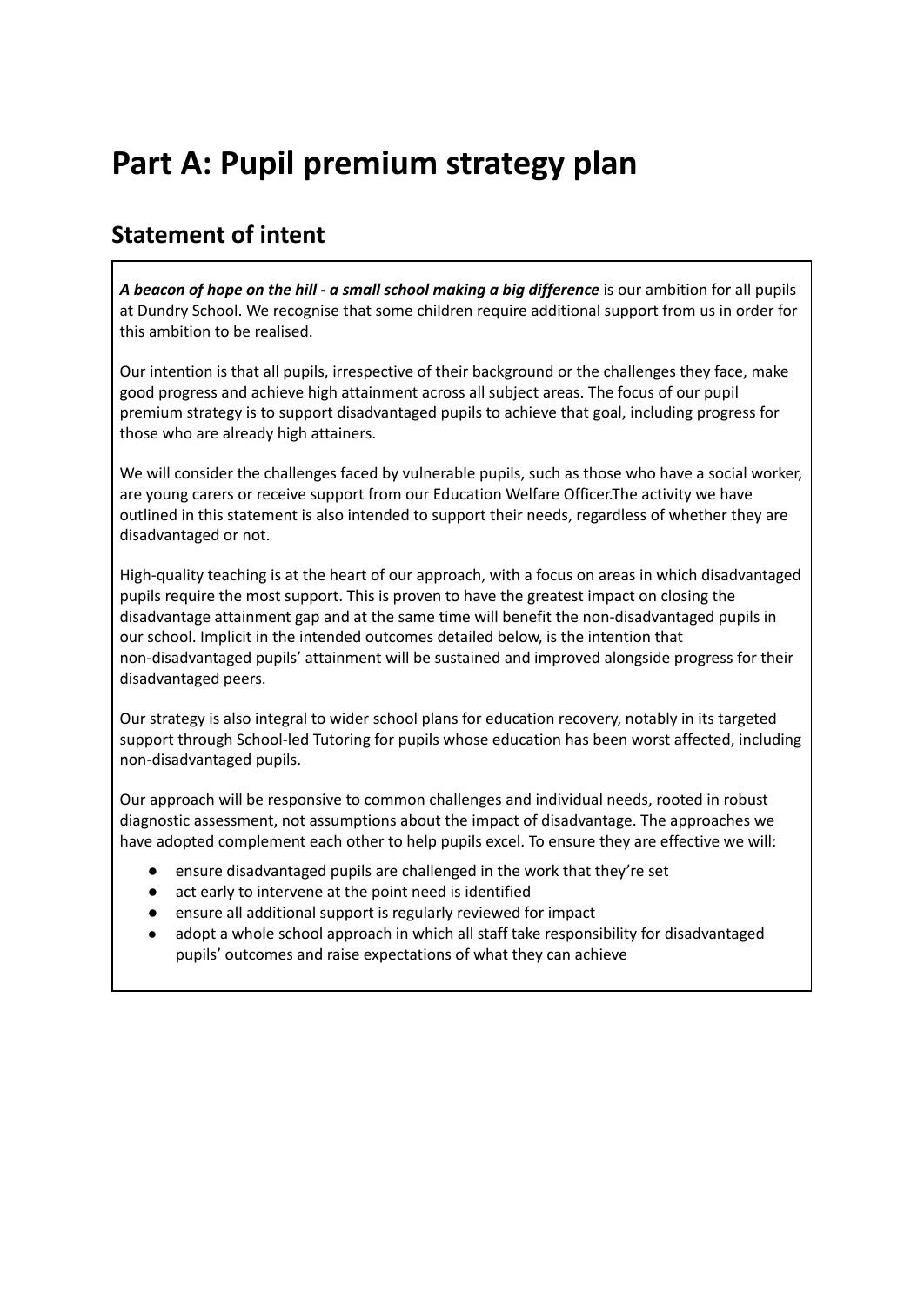### **Challenges**

This details the key challenges to achievement that we have identified among our disadvantaged pupils.

| Challenge<br>number | Detail of challenge                                                                                                                                                                                                                                                                                                                                                                                         |
|---------------------|-------------------------------------------------------------------------------------------------------------------------------------------------------------------------------------------------------------------------------------------------------------------------------------------------------------------------------------------------------------------------------------------------------------|
| 1                   | Assessments, observations, and discussions with pupils indicate<br>underdeveloped oral language skills and vocabulary gaps among many<br>disadvantaged pupils. These are evident from Reception through to KS2 and<br>in general, are more prevalent among our disadvantaged pupils than their<br>peers.                                                                                                    |
| 2                   | Assessments, observations, and discussions with pupils suggest<br>disadvantaged pupils generally have greater difficulties with <b>phonics</b> than<br>their peers. This negatively impacts their development as readers from<br>Reception through to Year 6.                                                                                                                                               |
| 3                   | Internal assessments indicate that writing attainment among disadvantaged<br>pupils is significantly below that of non-disadvantaged pupils and that these<br>pupils are making slower progress then their peers.                                                                                                                                                                                           |
| 4                   | Internal assessments indicate that maths attainment among disadvantaged<br>pupils is significantly below that of non-disadvantaged pupils, although they<br>are making good progress which is often better than their peers.                                                                                                                                                                                |
| 5                   | Our assessments and observations indicate that the education and wellbeing<br>of many of our disadvantaged pupils have been impacted by partial school<br>closures to a greater extent than for other pupils. These findings are<br>supported by national studies.<br>This has resulted in significant knowledge gaps leading to pupils falling<br>further behind age-related expectations in all subjects. |
| 6                   | Our observations and discussions with pupils and families have identified<br>social and emotional issues for many pupils, notably due to complex family<br>circumstances and school closure. These challenges particularly affect<br>disadvantaged pupils, including their attainment.                                                                                                                      |
| 7                   | Our attendance data indicates that attendance among disadvantaged pupils<br>has been between 1-2% lower than for non-disadvantaged pupils. In<br>2020-2021 attendance for PP pupils was 96.3% compared to the whole<br>school average of 97.2%.<br>Our assessments and observations indicate that absenteeism is negatively<br>impacting disadvantaged pupils' progress.                                    |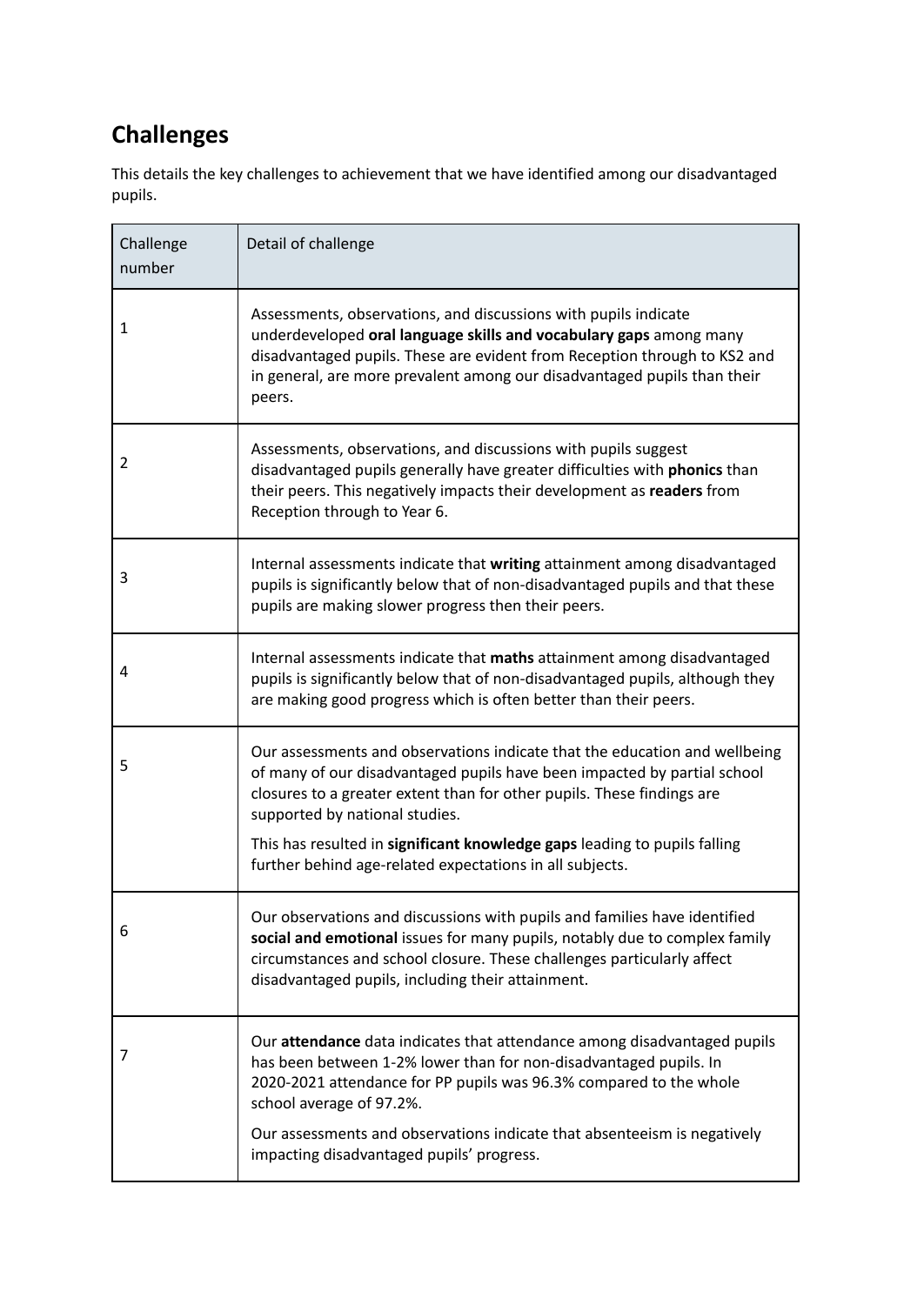### **Intended outcomes**

This explains the outcomes we are aiming for **by the end of our current strategy plan**, and how we will measure whether they have been achieved.

| Intended outcome                                                                                                                               | Success criteria                                                                                                                                                                                                                                                                                                                                    |
|------------------------------------------------------------------------------------------------------------------------------------------------|-----------------------------------------------------------------------------------------------------------------------------------------------------------------------------------------------------------------------------------------------------------------------------------------------------------------------------------------------------|
| Improved oral language skills<br>and vocabulary among<br>disadvantaged pupils.                                                                 | Assessments and observations indicate significantly<br>improved oral language among disadvantaged pupils. This is<br>evident when triangulated with other sources of evidence,<br>including engagement in lessons, book scrutiny and ongoing<br>formative assessment.                                                                               |
|                                                                                                                                                | Disadvantaged pupils in the Early Years reach a Good Level<br>of Development in Communication and Language.                                                                                                                                                                                                                                         |
| Improved phonics attainment<br>among disadvantaged pupils.                                                                                     | KS1 phonics screening outcomes show that more than 80% of<br>disadvantaged pupils met the required standard.                                                                                                                                                                                                                                        |
| Improved reading progress and<br>attainment among<br>disadvantaged pupils.                                                                     | KS2 reading outcomes show that more than 80% of<br>disadvantaged pupils met the expected standard.                                                                                                                                                                                                                                                  |
|                                                                                                                                                | 100% of disadvantaged pupils will make at least expected<br>progress with a significant proportion making accelerated<br>progress in order to catch up to ARE.                                                                                                                                                                                      |
| Improved writing progress and<br>attainment among<br>disadvantaged pupils.                                                                     | KS2 writing outcomes show that more than 80% of<br>disadvantaged pupils met the expected standard.                                                                                                                                                                                                                                                  |
|                                                                                                                                                | 100% of disadvantaged pupils will make at least expected<br>progress with a significant proportion making accelerated<br>progress in order to catch up to ARE.                                                                                                                                                                                      |
| Improved maths attainment<br>for disadvantaged pupils at the<br>end of KS2.                                                                    | KS2 maths outcomes show that more than 80% of<br>disadvantaged pupils met the expected standard.                                                                                                                                                                                                                                                    |
|                                                                                                                                                | 100% of disadvantaged pupils will make at least expected<br>progress with a significant proportion making accelerated<br>progress in order to catch up to ARE.                                                                                                                                                                                      |
| Improved retention, recall and<br>response to learning for all<br>pupils, especially those who<br>are disadvantaged, closes<br>knowledge gaps. | Assessments and observations indicate significantly improved<br>retention, recall and response to learning in wider curriculum<br>areas among disadvantaged pupils. This is evident when<br>triangulated with other sources of evidence, including<br>engagement in lessons, book scrutiny, pupil conferencing and<br>ongoing formative assessment. |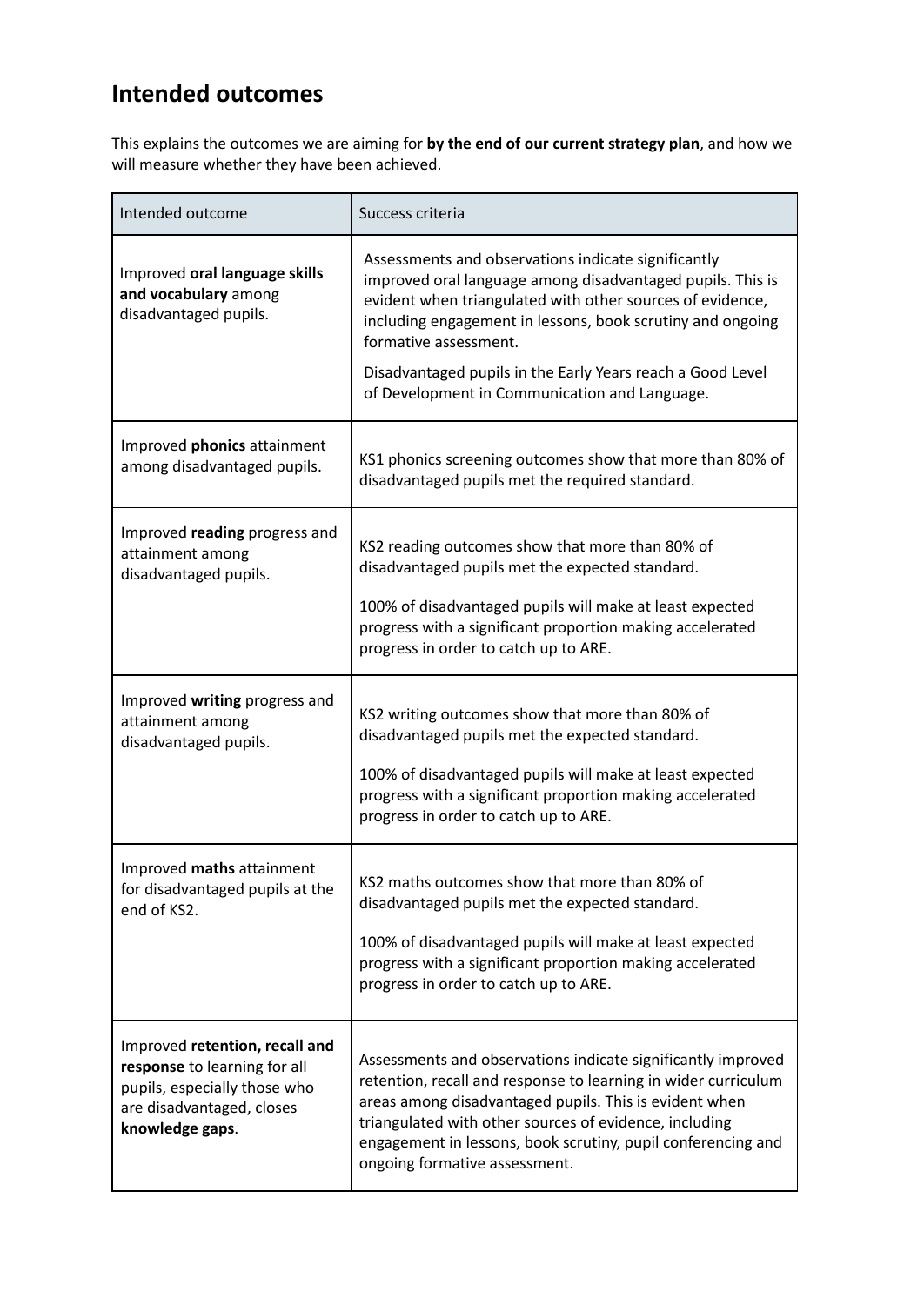| To achieve and sustain<br>improved social and emotional<br>wellbeing for all pupils in our<br>school, particularly our<br>disadvantaged pupils. | Sustained high levels of wellbeing demonstrated by:<br>qualitative data from student voice, student and<br>parent surveys and teacher observations<br>a significant reduction in behaviour incidents<br>a significant increase in participation in enrichment<br>activities, particularly among disadvantaged pupils                                                                                                                   |
|-------------------------------------------------------------------------------------------------------------------------------------------------|----------------------------------------------------------------------------------------------------------------------------------------------------------------------------------------------------------------------------------------------------------------------------------------------------------------------------------------------------------------------------------------------------------------------------------------|
| To achieve and sustain<br>improved attendance for all<br>pupils, particularly our<br>disadvantaged pupils.                                      | Sustained high attendance demonstrated by:<br>the overall absence rate for all pupils being no more<br>$\bullet$<br>than 2%, and the attendance gap between<br>disadvantaged pupils and their non-disadvantaged<br>peers being reduced by 1%.<br>the percentage of all pupils who are persistently<br>$\bullet$<br>absent being below 8% and the figure among<br>disadvantaged pupils being no more than 2% lower<br>than their peers. |

### **Activity in this academic year**

This details how we intend to spend our pupil premium (and recovery premium funding) **this academic year** to address the challenges listed above.

#### **Teaching (for example, CPD, recruitment and retention)**

Budgeted cost: £6200

| Activity                                                                                             | Evidence that supports this<br>approach                                                                                                                                                                                                                                                     | Challenge<br>number(s)<br>addressed | <b>Budgeted cost</b> |
|------------------------------------------------------------------------------------------------------|---------------------------------------------------------------------------------------------------------------------------------------------------------------------------------------------------------------------------------------------------------------------------------------------|-------------------------------------|----------------------|
| Use of Teaching<br>Assistants to<br>support targeted<br>small group<br>interventions                 | When deployed effectively,<br>Teaching Assistants can support<br>an additional 4 months<br>additional progress over the<br>course of the year.<br>https://educationendowmentf<br>oundation.org.uk/education-ev<br>idence/teaching-learning-toolki<br>t/teaching-assistant-interventio<br>ns | 1, 2, 3, 4                          | £3650                |
| CPD for teaching<br>staff on effective<br>assessment for<br>learning, feedback<br>and metacognition. | The average impact of<br>metacognition and<br>self-regulation strategies is an<br>additional seven months'<br>progress over the course of a<br>year.                                                                                                                                        | 1, 2, 3, 4, 5                       | £150                 |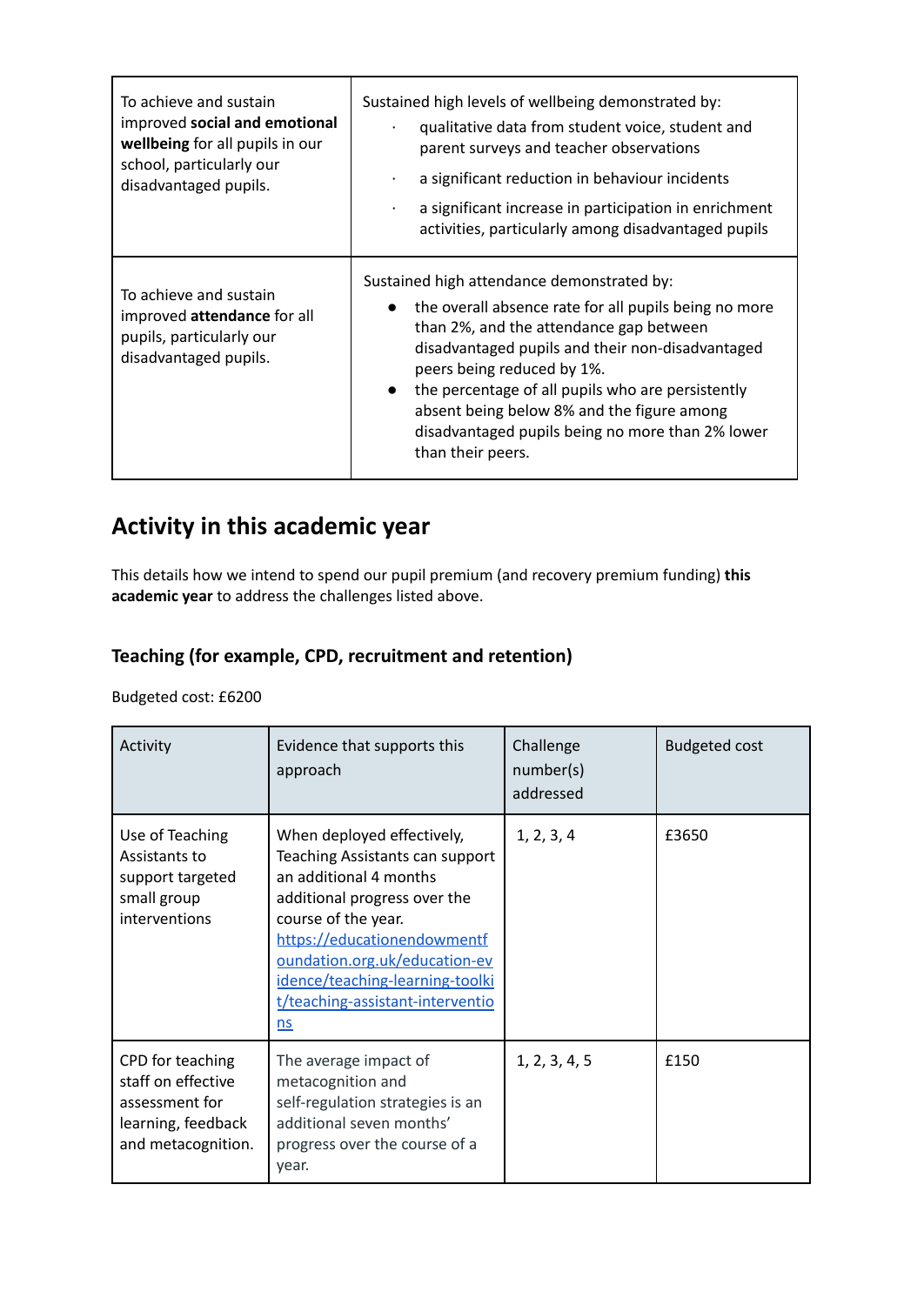|                                                                                                                                                                                                                                                                                                                                                                                                                                     | https://educationendowmentf<br>oundation.org.uk/education-ev<br>idence/teaching-learning-toolki<br>t/metacognition-and-self-regul<br>ation<br>Effective feedback can support<br>6 months additional progress<br>over the course of the year.<br>There is evidence to suggest that<br>feedback involving metacognitive<br>and self-regulatory approaches<br>may have a greater impact on<br>disadvantaged pupils and lower<br>prior attainers than other pupils.<br>Pupils require clear and actionable<br>feedback to employ metacognitive<br>strategies as they learn, as this<br>information informs their<br>understanding of their specific<br>strengths and areas for<br>improvement, thereby indicating<br>which learning strategies have<br>been effective for them in<br>previously completed work.<br>https://educationendowmentf<br>oundation.org.uk/education-ev<br>idence/teaching-learning-toolki<br>t/feedback |      |       |
|-------------------------------------------------------------------------------------------------------------------------------------------------------------------------------------------------------------------------------------------------------------------------------------------------------------------------------------------------------------------------------------------------------------------------------------|------------------------------------------------------------------------------------------------------------------------------------------------------------------------------------------------------------------------------------------------------------------------------------------------------------------------------------------------------------------------------------------------------------------------------------------------------------------------------------------------------------------------------------------------------------------------------------------------------------------------------------------------------------------------------------------------------------------------------------------------------------------------------------------------------------------------------------------------------------------------------------------------------------------------------|------|-------|
| Whole school<br>systematic<br>approach to<br>teaching reading.<br>This is supported<br>with a<br>well-resourced<br>library of texts that<br>progress from<br>phonetically<br>decodable texts,<br>matched to our<br>scheme, to high<br>quality free-read<br>texts matched to<br>our reading spine.<br>This will include use<br>of small group<br>guided reading,<br>whole class reading<br>and Precision Teach<br>for sight reading. | The average impact of reading<br>comprehension strategies is an<br>additional six months' progress<br>over the course of a year.<br>Successful reading comprehension<br>approaches allow activities to be<br>carefully tailored to pupils' reading<br>capabilities, and involve activities<br>and texts that provide an effective,<br>but not overwhelming, challenge.<br>https://educationendowmentf<br>oundation.org.uk/education-ev<br>idence/teaching-learning-toolki<br>t/reading-comprehension-strat<br>egies                                                                                                                                                                                                                                                                                                                                                                                                          | 1, 2 | £1950 |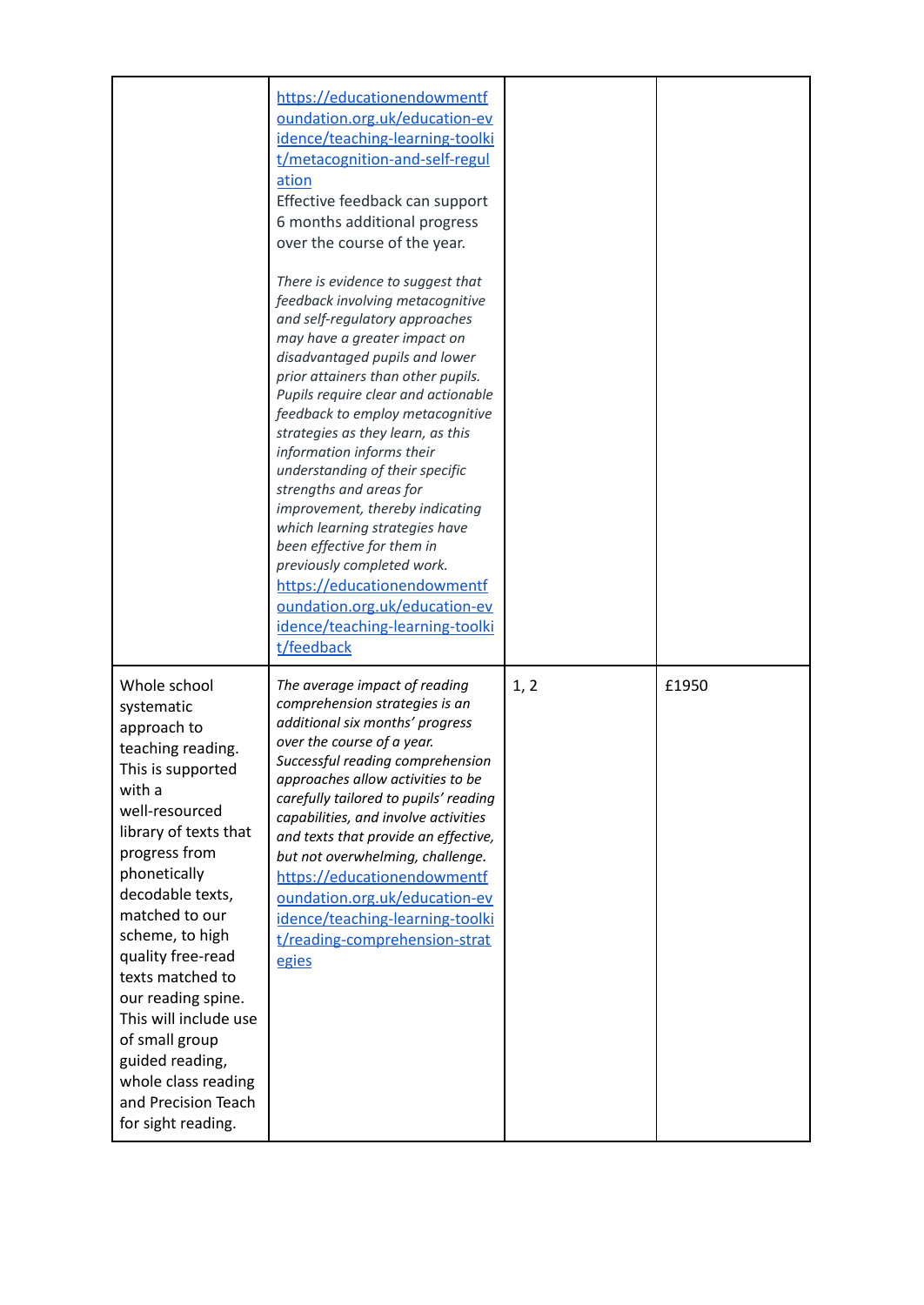| <b>Investment in a</b><br>validated phonics<br>scheme?<br><b>Resources?</b><br>This will be decided<br>after a renewed audit<br>from The Teaching<br><b>School - booked for</b><br>10/01/22 | The average impact of the<br>adoption of phonics approaches is<br>about an additional five months'<br>progress over the course of a year.<br>https://educationendowmentf<br>oundation.org.uk/education-ev<br>idence/teaching-learning-toolki<br>t/phonics                                                                                                                                                                                                                      | $\overline{2}$ | <b>f</b> tbc |
|---------------------------------------------------------------------------------------------------------------------------------------------------------------------------------------------|--------------------------------------------------------------------------------------------------------------------------------------------------------------------------------------------------------------------------------------------------------------------------------------------------------------------------------------------------------------------------------------------------------------------------------------------------------------------------------|----------------|--------------|
| Investment in oracy<br>scheme - NELI- and<br>SALT training for<br><b>EYFS</b> staff<br><b>Need to investigate</b><br>what training is<br>available                                          | The average impact of Oral<br>language interventions is<br>approximately an additional six<br>months' progress over the<br>course of a year.<br>https://educationendowmentf<br>oundation.org.uk/education-ev<br>idence/teaching-learning-toolki<br>t/oral-language-interventions                                                                                                                                                                                               | $\mathbf{1}$   | £200         |
| Investment in high<br>quality texts,<br>educational visits<br>and curriculum<br>development to<br>support better<br>learning in wider<br>curriculum subjects                                | https://www.gov.uk/governme<br>nt/speeches/the-importance-of<br>-a-knowledge-rich-curriculum<br>"We are undeterred by the<br>pandemic that we are living<br>through, and by working together<br>and through the teaching of a<br>knowledge-rich curriculum, we can<br>truly Level Up across the country<br>and give children the education<br>they deserve." Nick Gibb<br>addresses a Social Market<br><b>Foundation panel event on raising</b><br>school standards, July 2021 | 2, 5, 6        | £250         |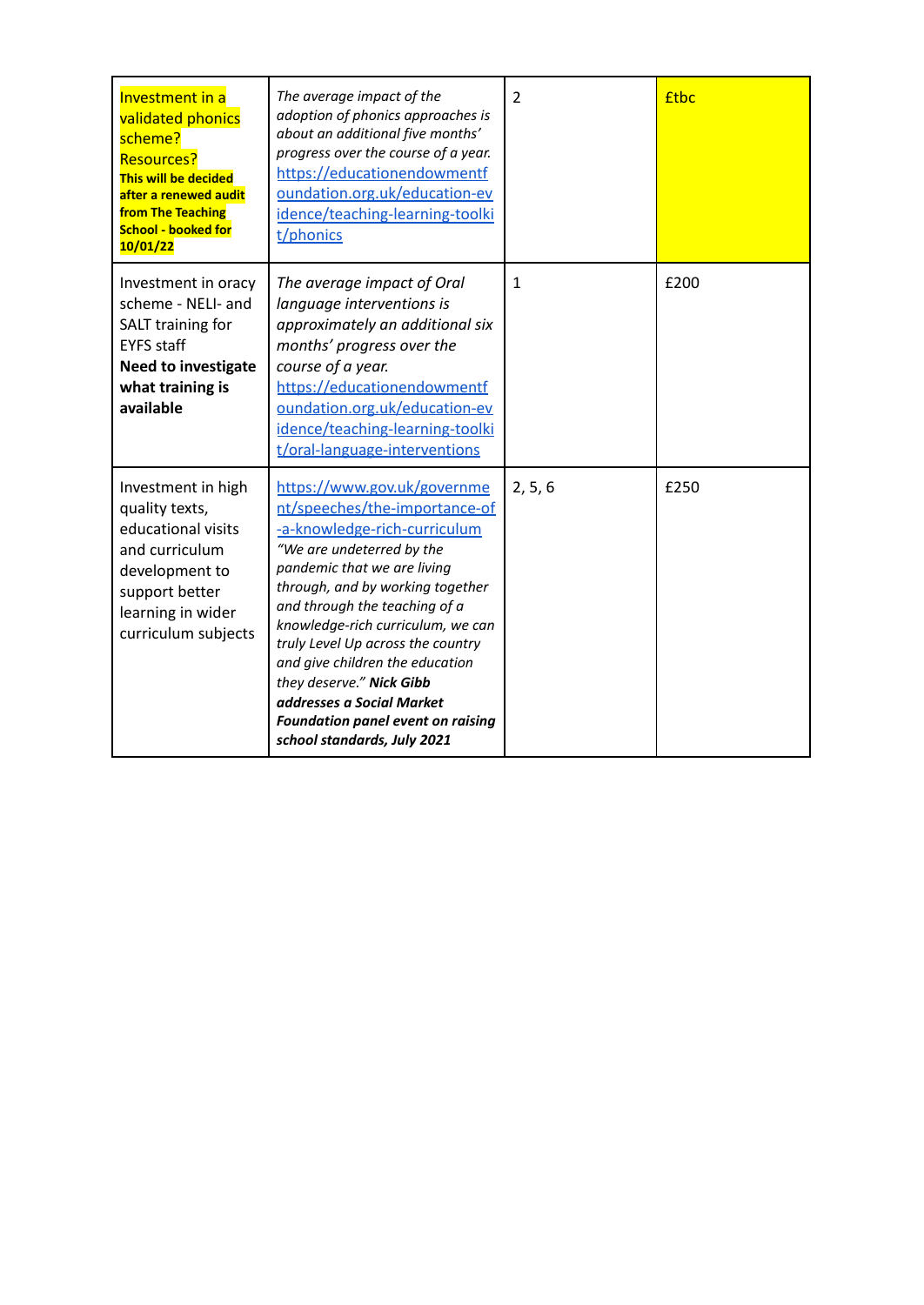### **Targeted academic support (for example, tutoring, one-to-one support structured interventions)**

Budgeted cost: £1500

| Activity                                                                                                                                                      | Evidence that supports this<br>approach                                                                                                                                                                                                                                                                                                                                                                                                                                                                                                                                                                                        | Challenge<br>number(s)<br>addressed | <b>Budgeted cost</b> |
|---------------------------------------------------------------------------------------------------------------------------------------------------------------|--------------------------------------------------------------------------------------------------------------------------------------------------------------------------------------------------------------------------------------------------------------------------------------------------------------------------------------------------------------------------------------------------------------------------------------------------------------------------------------------------------------------------------------------------------------------------------------------------------------------------------|-------------------------------------|----------------------|
| 1:1 feedback<br>$-1:1$ pupil<br>conferencing for all<br>independent<br>writing (2x term)<br>-1:1 reading (at<br>least 1x weekly<br>depending on ARE<br>level) | 1:1 feedback:<br>https://educationendowmentf<br>oundation.org.uk/education-ev<br>idence/teaching-learning-toolki<br>t/feedback<br>1:1 teaching session:<br>https://educationendowmentf<br>oundation.org.uk/education-ev<br>idence/teaching-learning-toolki<br>t/one-to-one-tuition                                                                                                                                                                                                                                                                                                                                             | 1, 2, 3, 4, 5                       | £500                 |
| Reading, writing,<br>maths tutoring<br>(small group with<br>known HLTA)                                                                                       | The average impact of the<br>small group tuition is four<br>additional months' progress, on<br>average, over the course of a<br>year.<br>https://educationendowmentf<br>oundation.org.uk/education-ev<br>idence/teaching-learning-toolki<br>t/small-group-tuition                                                                                                                                                                                                                                                                                                                                                              | 1, 2, 3, 4                          | £450 plus SLTG       |
| <b>Assertive Mentoring</b><br>/ Parental<br>Engagement                                                                                                        | <b>Assertive Mentoring combines</b><br>improving a pupil's<br>self-regulation with parental<br>feedback and engagement.<br>https://educationendowmentf<br>oundation.org.uk/education-ev<br>idence/teaching-learning-toolki<br>t/metacognition-and-self-regul<br>ation<br>The average impact of the<br>Parental engagement<br>approaches is about an<br>additional four months'<br>progress over the course of a<br>year. There are also higher<br>impacts for pupils with low<br>prior attainment.<br>https://educationendowmentf<br>oundation.org.uk/education-ev<br>idence/teaching-learning-toolki<br>t/parental-engagement | 5,6                                 | £550                 |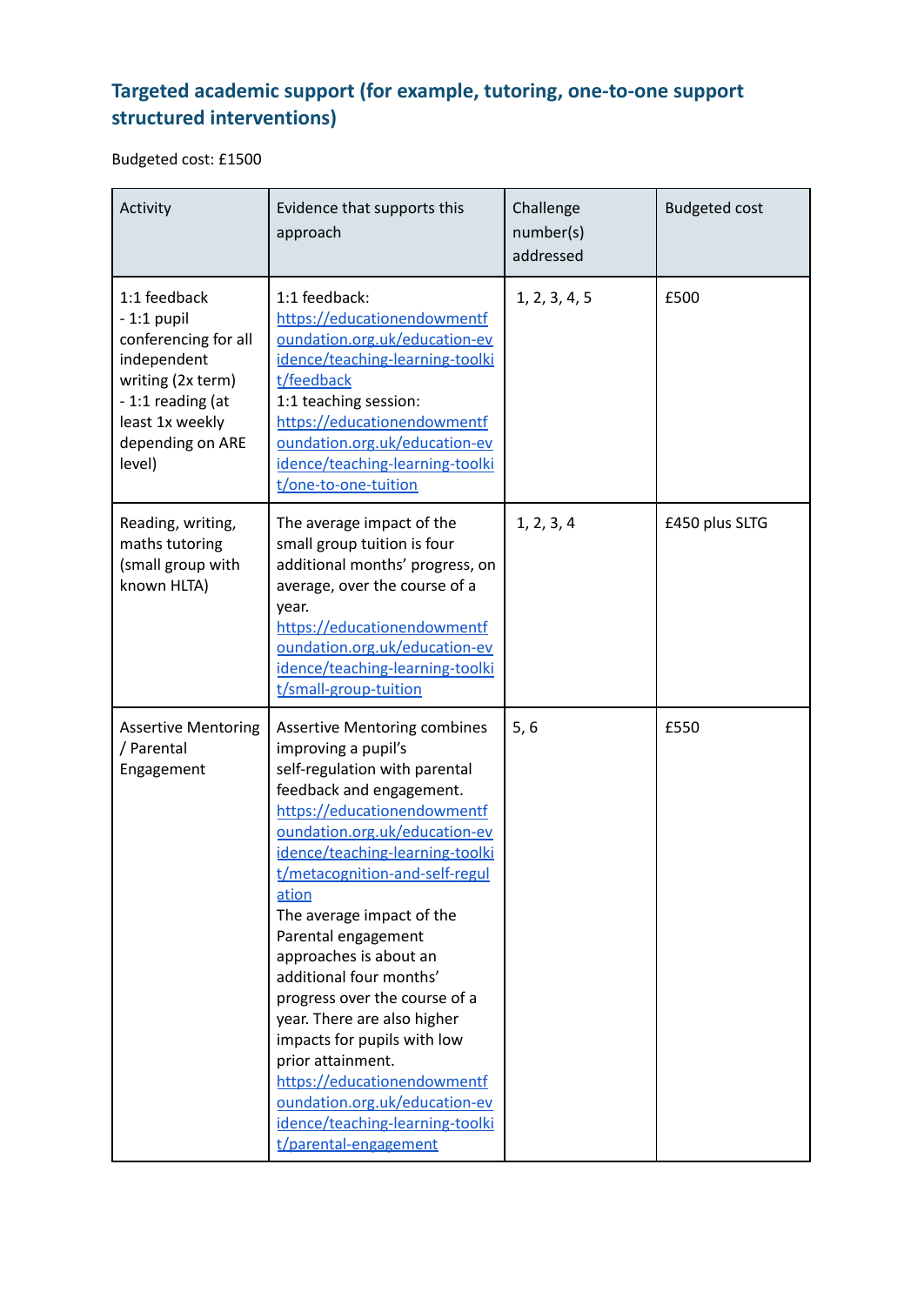### **Wider strategies (for example, related to attendance, behaviour, wellbeing)**

Budgeted cost: £7800

| Activity                                                                                                              | Evidence that supports this<br>approach                                                                                                                                                                                                                                                                                                                                                                                                                                                                                                                                                               | Challenge<br>number(s)<br>addressed | <b>Budgeted cost</b> |
|-----------------------------------------------------------------------------------------------------------------------|-------------------------------------------------------------------------------------------------------------------------------------------------------------------------------------------------------------------------------------------------------------------------------------------------------------------------------------------------------------------------------------------------------------------------------------------------------------------------------------------------------------------------------------------------------------------------------------------------------|-------------------------------------|----------------------|
| Whole school<br>approach to Thrive<br>including 1:1 and<br>small group Thrive<br>sessions for some<br>pupils          | The average impact of successful<br>SEL interventions is an additional<br>four months' progress over the<br>course of a year.<br>https://educationendowmentf<br>oundation.org.uk/education-ev<br>idence/teaching-learning-toolki<br>t/social-and-emotional-learning                                                                                                                                                                                                                                                                                                                                   | 6, 7                                | £4600                |
| Financial support<br>with school visits,<br>uniform and<br>extracurricular<br>activities, including<br>breakfast club | https://www.tes.com/news/fiv<br>e-ways-good-schools-support-d<br>eprived-pupils<br>Successful schools use a wider<br>range of strategies, including<br>school trips<br>The research found that<br>high-performing schools, both<br>inside and outside of London, used<br>a broader range of strategies to<br>support disadvantaged pupils than<br>lower-performing schools.<br>Successful strategies for<br>supporting children from poorer<br>backgrounds included subsiding<br>trips and extracurricular activities,<br>and directing resources towards<br>the early years and foundation<br>stage. | 6, 7                                | £3000                |
| Embedding<br>principles of good<br>practice including<br>engagement with<br>Trust EWO service                         | <b>DfE's Improving School</b><br><b>Attendance</b>                                                                                                                                                                                                                                                                                                                                                                                                                                                                                                                                                    | 7                                   | £200                 |

**Total budgeted cost: £15,500 (£1615 contingency for change)**